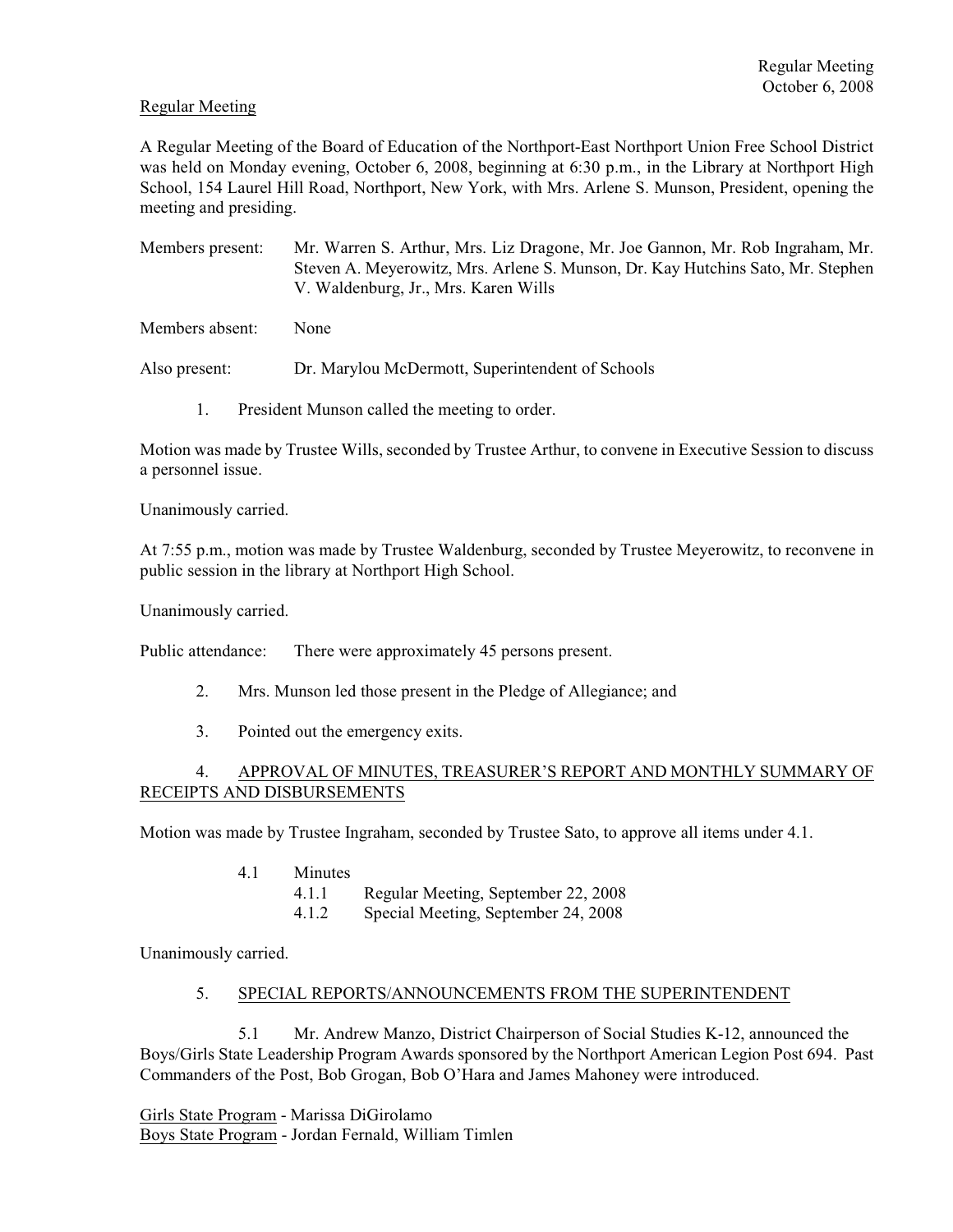Mr. Manzo thanked the members of the American Legion Post #694 for their continued support of the District's students.

5.2 Discussion of the Use of Facilities policy.

The President of the Board stated that the Board asked the District's attorney, in conjunction with the grounds supervisor, to review the use of facilities policy that has been in place for some time and to offer recommendations on amending the policy.

Mr. Jonathan Heidelberger, district counsel, reviewed the existing board policy focusing on the use of outdoor facilities, fields and gyms. There was a discussion among the Board members with regards to the current use of facilities policy. It was suggested that a subcommittee be formed to review the current policy and make appropriate recommendations to update it. A Board member stated that the current policy and application process needed more clarity.

Motion was made by Trustee Meyerowitz, seconded by Trustee Sato, to direct the superintendent to work with board members, administrators and district counsel to prepare a draft use of facilities policy including revised regulations and application forms for Board review by November 30, 2008.

Vote on Trustee Meyerowitz's motion was unanimously carried.

5.3 The President of the Board announced the upcoming Board of Education meetings: October 20, November 3, November 17 and November 18th.

# 6. COMMUNICATIONS

6.1 Email from Mr. Phil Fortuna, received September 29, 2008, re: health and pension benefits for greeters. Mr. Fortuna was not present at the meeting.

# 7. PUBLIC PARTICIPATION

| Name                                      | Comment                                                                                                                                                                                                                                                                                           |  |  |
|-------------------------------------------|---------------------------------------------------------------------------------------------------------------------------------------------------------------------------------------------------------------------------------------------------------------------------------------------------|--|--|
| Stephen Waldenburg<br><b>Board Member</b> | Wanted to inform the community about Annual Hofstra Marching Band<br>Festival being held on Thursday, October 23rd.                                                                                                                                                                               |  |  |
| Rob Ingraham<br><b>Board Member</b>       | Asked the Board to follow-up on correspondence from Mr. Joe Pokorny<br>from the Suffolk County Water Authority asking if the district would be<br>interested in leasing unused land for well fields. Mr. Ingraham asked that<br>a meeting be set-up between Mr. Blake, Mr. Resca and Mr. Pokorny. |  |  |

Dr. McDermott stated that she would be in contact with Mr. Pokorny.

| Steven Meyerowitz | Asked to get copies of the opening day class size report for the past five |
|-------------------|----------------------------------------------------------------------------|
| Board Member      | vears.                                                                     |

Dr. McDermott stated that they would be provided in the next delivery to the Board.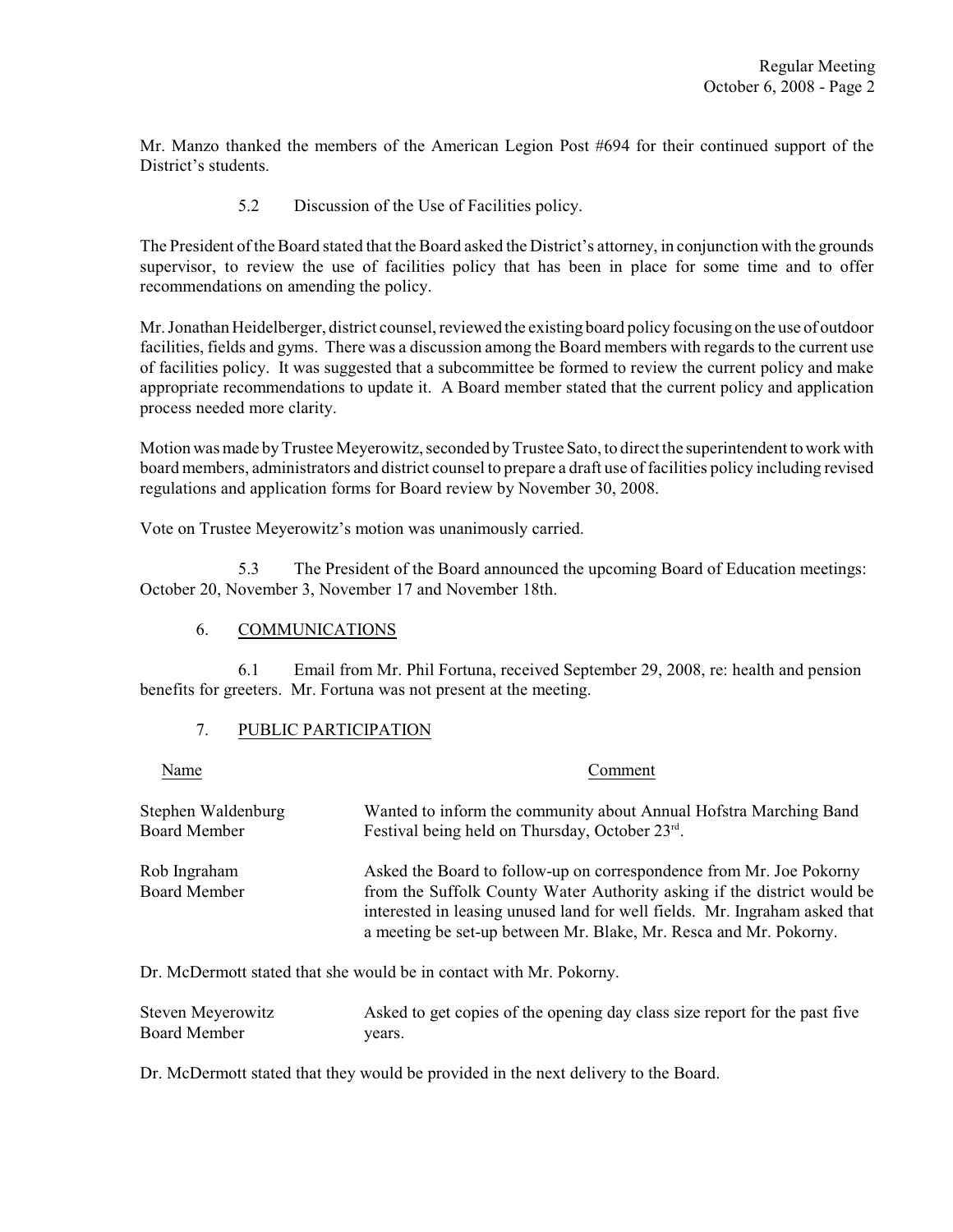Tyler Logigian, Thanked Dr. McDermott and Mrs. McLaughlin for their support and Rebecca Novick, involvement in finding a coordinator for the club. They expressed some David Shotwell, concern with regards to the Nicaragua project and with splitting activities Max Smouha in that they felt the club might lose its cohesiveness. The students also Students for 60,000 expressed concerns about the continuation of all the activities that the club participates in.

The President of the Board and the Superintendent both stated that they are very optimistic about finding the right person to fill the coordinator position. Dr. McDermott stated that every effort will be made to keep all of the clubs activities going and there will be teacher supervision for all activities.

Jean Baron Asked if there was a by-laws committee who generates policies, if the food United Taxpayers of services program evaluation could be made public on the District's website, Northport-East Northport what assurances can the District give to the public regarding a district employee, what is the financial expertise of the board members on the audit committee, and what is being done about the potential conflict of interest of two board members.

The President of the Board stated that the Board is a committee of the whole and the policies are reviewed on a periodic basis. Mrs. Munson stated that the Board uses the New York State School Boards Association to take an objective look at current policies and give suggestions and revisions based on their experience. Mrs. Munson also stated that all policies are publicly available.

The Superintendent responded that information will be put on the District's website stating that the food services program evaluation is available in the district clerk's office. Dr. McDermott also stated that many changes have been made by the new food service director since that report.

In response to the question regarding the district employee, Mrs. Munson responded that it is a personnel matter and it is not appropriate to discuss in public.

Regarding the audit committee, Mrs. Munson responded that the audit committee works as an advisory committee to the Board. The committee could be composed of only board members, but it was decided to open it up to community expertise.

Trustee Arthur stated that the committee is composed of four outside members with expertise in financial affairs and two people from within the District with expertise in financial affairs.

In response to the question regarding conflict of interest, President Munson stated that the accusations are unfounded. The Board did get independent opinions from outside counsel and from the New York State School Boards Association.

| Armand D'Accordo         | Asked when a policy is reviewed if it could be marked reaffirmed at that |
|--------------------------|--------------------------------------------------------------------------|
| United Taxpayers of      | time. Mr. D'Accordo also stated that the audit committee should be       |
| Northport-East Northport | objective and that the members should have financial expertise.          |

Trustee Arthur stated that the committee consists of four outside members and two members from within the district who all have financial expertise. The role of the audit committee is too look at recommendations from the internal and external auditors and make recommendations to the Board.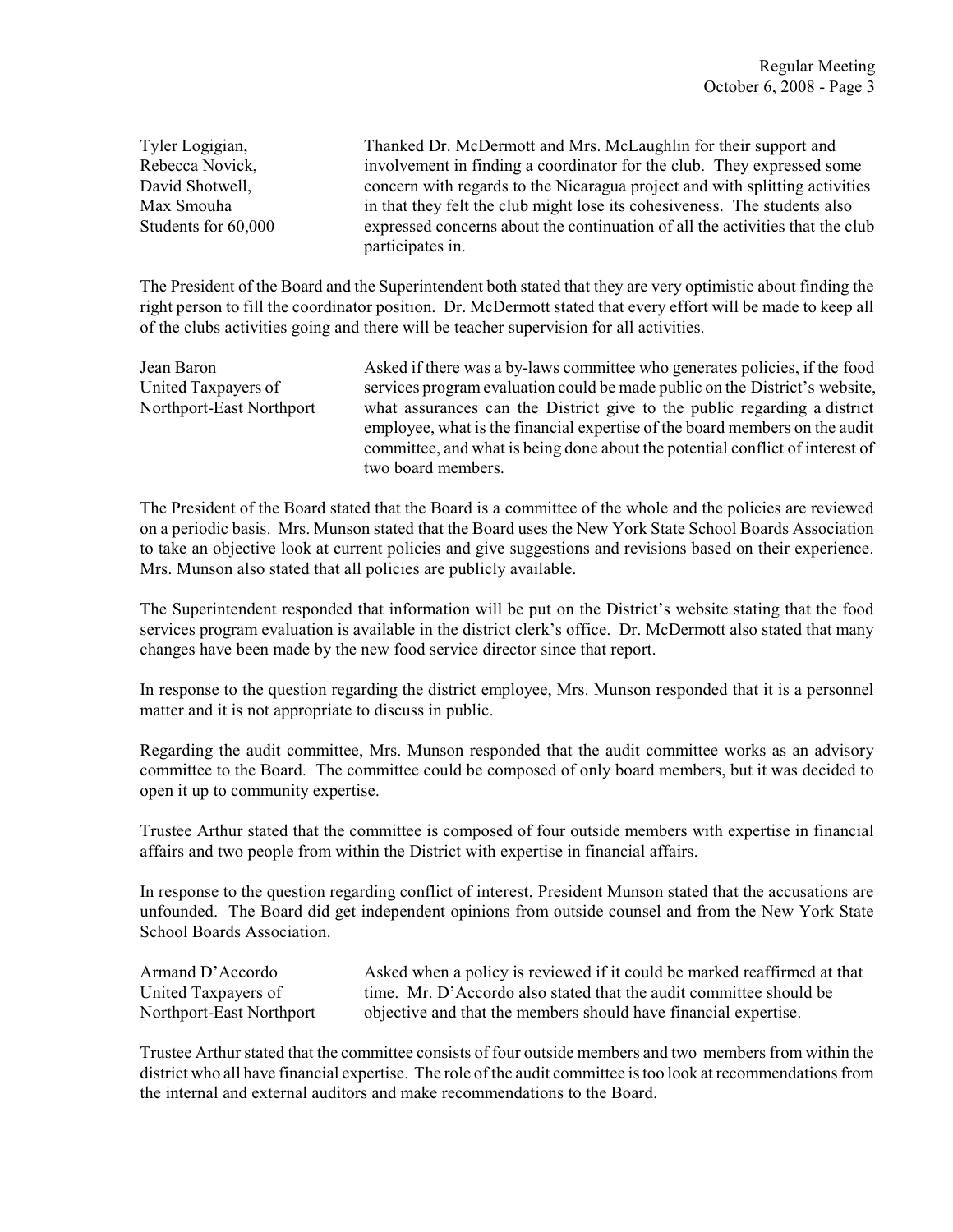Denise Mumm Asked what does the audit committee vote on as a body, what economic United Taxpayers of fallout the district is anticipating and what cost saving measures are being Northport-East Northport implemented. Mrs. Mumm asked if the district received and discussed the bipartisan report from the Suffolk County Committee to Evaluate School District Expenses and Efficiencies. Mrs. Mumm also asked what the District is doing with the school aid bullet grant in the amount of \$45,000. Mrs. Mumm also inquired if the Board had discussed the memo from the Suffolk County Water Authority regarding the possibility of leasing unused District land for well fields.

The President of the Board stated that the audit committee works as an advisory committee to the Board. The committee reviews recommendations and findings of the hired auditors and makes recommendations to the Board.

In response to the question regarding the economic fallout, Mrs. Munson stated that the Board is monitoring state aid closely and has directed the Superintendent to plan for possible cuts whether they happen or not.

The Superintendent stated that the Suffolk County Superintendents do work closely together and talk about shared services and ways to cut costs. The District is holding a legislative breakfast on October 25<sup>th</sup> from 9:00 am to 11:00 am with Senator Flanagan where all issues regarding state aid will be discussed at length. Dr. McDermott stated that the District is working very hard to anticipate what may be a very difficult year and is looking at ways to consolidate costs. Dr. McDermott stated that she will obtain a copy of the report Mrs. Mumm referenced.

In response to Mrs. Mumm's question about the \$45,000 school aid bullet grant, Dr. McDermott stated that unfortunately many of the grants the District had anticipated were drastically reduced this year and part of this grant was being used for the technology equipment for the Project Lead the Way program.

Trustee Ingraham responded to Mrs. Mumm's question regarding the Suffolk County Water Authority and stated that he has talked to Mr. Pokorny. Dr. McDermott stated that it is being pursued now and the District needs explore it and determine if it would be a good option.

| Karen Wills                        | Stated that she did resign from FRIENNDS, is no longer on the board of                                                                                                                                                                                                                                                                                                                                        |
|------------------------------------|---------------------------------------------------------------------------------------------------------------------------------------------------------------------------------------------------------------------------------------------------------------------------------------------------------------------------------------------------------------------------------------------------------------|
| <b>Board Member</b>                | directors, and has not been since June $30th$ .                                                                                                                                                                                                                                                                                                                                                               |
| Liz Dragone<br><b>Board Member</b> | Stated that FRIENNDS is an educational foundation formed to help defray<br>the costs of education to taxpayers and to feed money into the school system<br>to help the children. Mrs. Dragone stated that she attended a presentation<br>from the Nassau-Suffolk School Boards Association dealing with the issues<br>that would arise from a 4% tax cap and that the District could possibly lose<br>\$2.3m. |

In response to a question regarding a 4% tax cap, Dr. McDermott stated that a tax cap would put the district and every other district in a precarious position due to contractual obligations.

Mike Kucza Stated that he is interested in the food service report and asked if a progress Parent and PTA Council Rep. report will be presented that shows the actions taken since the report was received.

Dr. McDermott stated that she will ask Andrew Bromm, the new food service director, to go over the food service report and what changes have been implemented and present this at a future board meeting.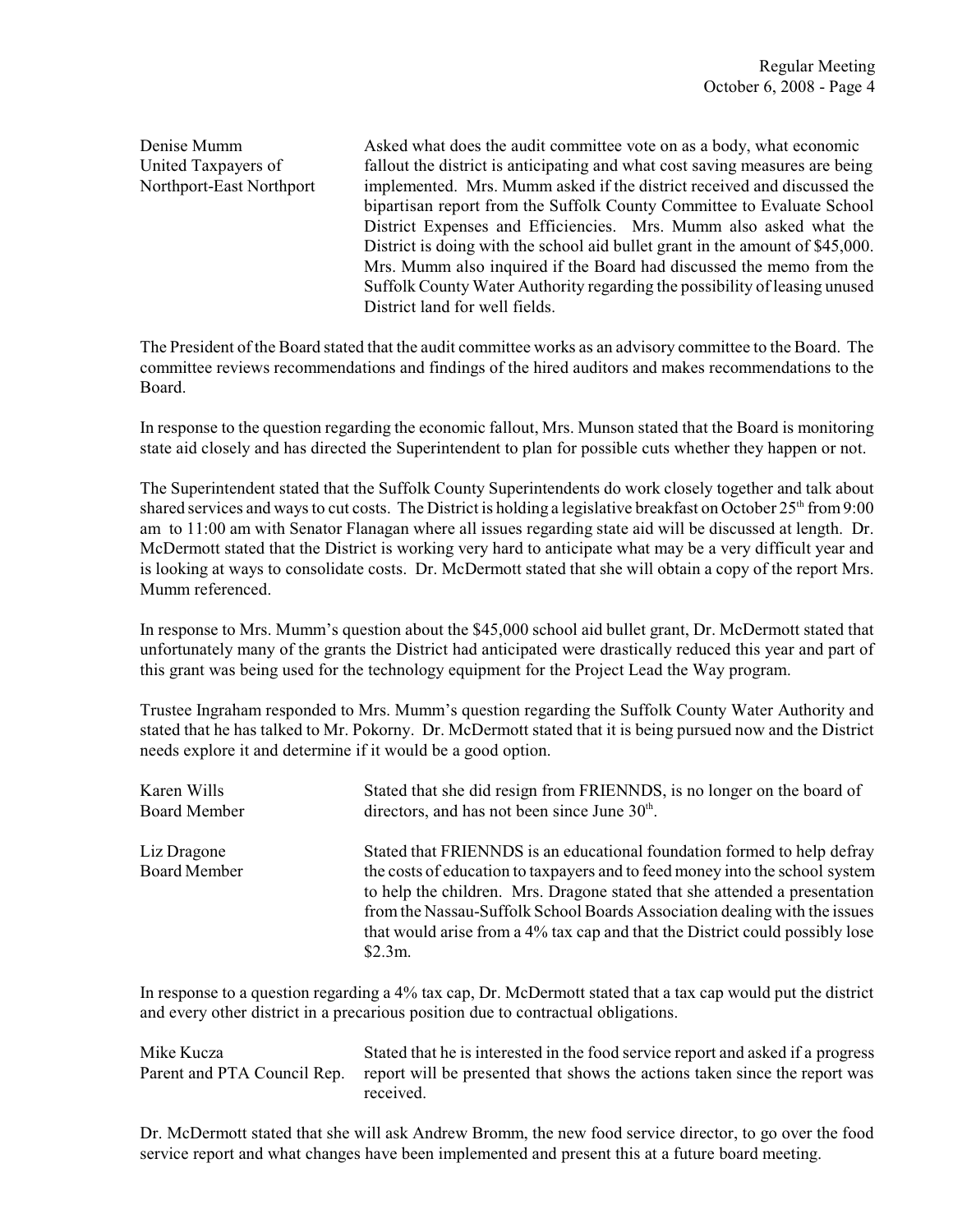# 8. SUPERINTENDENT'S REPORT, GENERAL - FOR BOARD ACTION

Motion was made by Trustee Meyerowitz, seconded by Trustee Sato, to approve all items under 8., including Supplemental Schedule A (#66-81) and Supplemental Schedule B (#7-11), but excluding severed items 8.1.4 and 8.3:

8.1 Personnel Schedules, each dated October 6, 2008, and each attached and made part of the official minutes:

| 8.1.1 |                        | Schedule A - Certified Staff (including Supplemental A)         |
|-------|------------------------|-----------------------------------------------------------------|
| 8.1.2 |                        | Schedule B - Non-Instructional Staff (including Supplemental B) |
| 8.1.3 |                        | Schedule C - Salary Transfers                                   |
| 8.1.4 | Schedule D - Extra Pay |                                                                 |
| 8.1.5 |                        | Schedule J - Committee on Special Education                     |
| 8.1.6 | Schedule K - PDC NASA  |                                                                 |

8.2 Approving the appointment of the following staff members to serve as chairpersons for the Committee on Preschool Special Education (CPSE) during the 2008-2009 school year: Caitlin Bisulca, Allyson Giaimo, Dr. Martha White

8.3 Approving the appointment of the following staff members to serve as chairpersons for the Committee on Special Education (CSE) Sub-Committees during the 2008-2009 school year: John J. Lynch, Christina Pulaski, Allyson Giaimo, Michael Comiskey, Noreen Digiose, Elizabeth Dragone, Melanie Fisher, Erin Girardin, Kristen Karkota, Mary Christine Moser, Lisa Quartararo, Corinne Scheidt, Martha White, Ph.D.

8.4 Approving the following resolution:

"BE IT RESOLVED, that in accordance with Board Policy and State Regulation, the Board of Education approves the appointment of Michael Lazan to serve as Impartial Hearing Officer for the purpose of conducting an impartial hearing in accord with Policy 4321, Program for Students with Disabilities Under IDEA."

- 8.5 Receiving for a first reading revisions to the following policy:
	- 8.5.1 Policy #9511, *"Pay Rates For: Continuing Education and Recreation Teachers and Temporary, Substitute and Student Non-Instructional Employees"*

Unanimously carried.

Motion was made by Trustee Meyerowitz, seconded by Trustee Sato, to approve severed items 8.1.4 and 8.3.

Vote on Trustee Meyerowitz's motion was as follows:

YES: Mr. Arthur, Mr. Gannon, Mr. Ingraham, Mr. Meyerowitz, Mrs. Munson, Dr. Sato, Mr. Waldenburg, Mrs. Wills ABSTAIN: Mrs. Dragone

Motion passed.